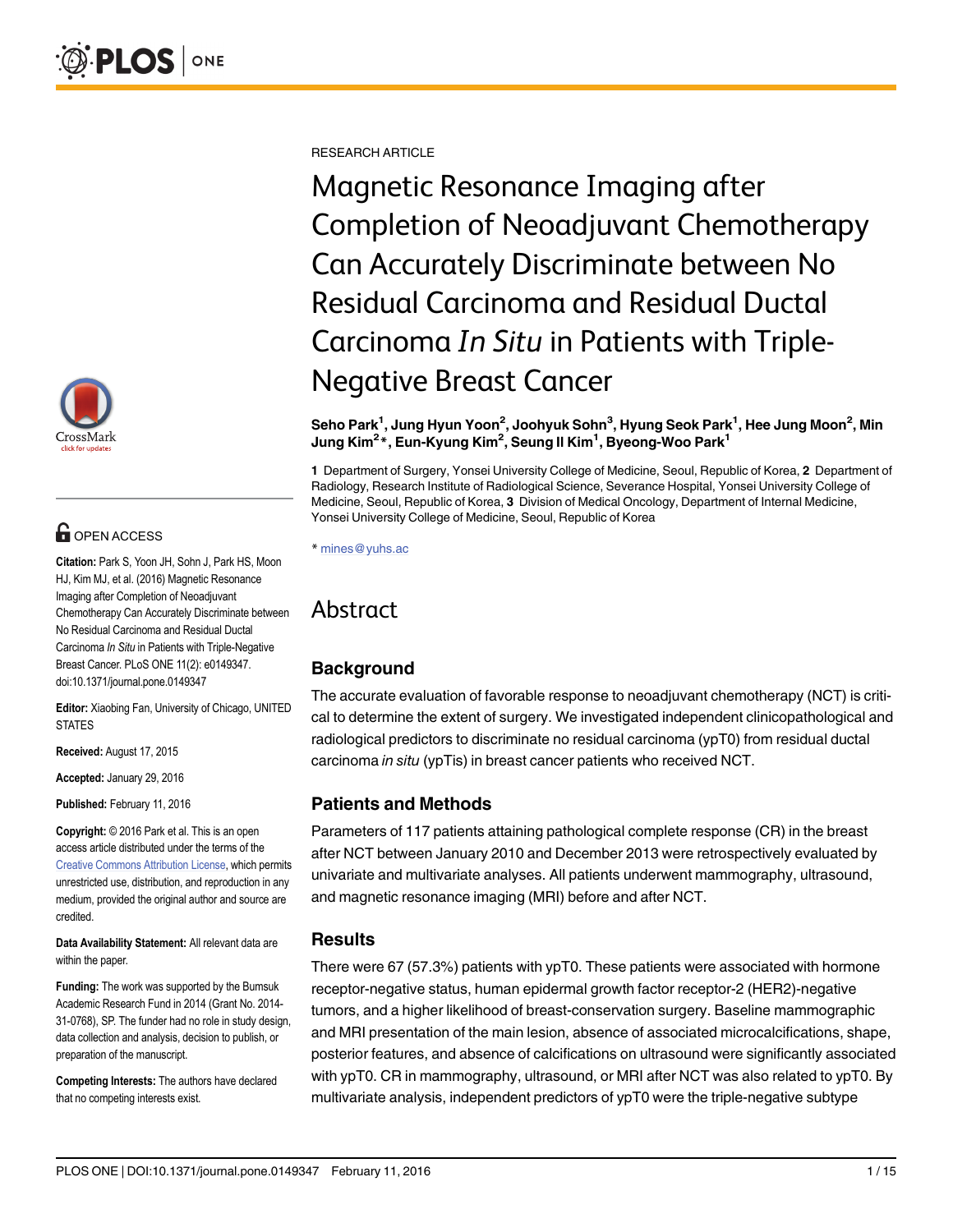<span id="page-1-0"></span>[Odds ratio (OR), 4.23; 95% confidence interval (CI), 1.11–16.09] and CR in MRI after NCT (OR, 5.23; 95% CI, 1.53–17.85). Stratified analysis by breast cancer subtype demonstrated that MRI well predicted ypT0 in all subtypes except the HER2-positive subtype. In particular, of 40 triple-negative subtypes, 22 showed CR in MRI and 21 (95.5%) were ypT0 after NCT.

### Conclusion

Among imaging modalities, breast MRI can potentially distinguish between ypT0 and ypTis after NCT, especially in patients with triple-negative breast cancer. This information can help clinicians evaluate tumor response to NCT and plan surgery for breast cancer patients of all subtypes except for those with HER2-enriched tumors after NCT.

# Introduction

Neoadjuvant chemotherapy (NCT) is now commonly considered for breast cancer patients who are potential candidates for adjuvant chemotherapy and it has been reported to have simi-lar oncologic outcomes to adjuvant chemotherapy [[1\]](#page-12-0). In addition, NCT increases the chances of successful breast-conservation surgery, facilitates tumor biology research, and most importantly, provides information about prognosis  $[1-3]$  $[1-3]$  $[1-3]$ . For these advantages to be of use in real clinical practice, accurate evaluation of response during NCT and preoperative assessment of residual tumor burden through imaging modalities are critical for planning the extent of surgery and for predicting prognosis. Recently, a meta-analysis suggested that breast magnetic resonance imaging (MRI) showed good performance in predicting pathologic complete response (pCR) after NCT [\[4\]](#page-12-0).

Residual ductal carcinoma in situ (DCIS) components of breast cancer after NCT are considered as pCR; however, surgery is differently planned if these components are of no residual invasive and *in situ* carcinoma (ypT0). Obtaining clear resection margins with accurate preoperative evaluation helps decrease operation time and reduces the chances of repeating surgery or early local recurrence. Chen et al. [[5\]](#page-12-0) demonstrated that positive cavity margin was the only independent predictor for local-regional failure in patients treated with NCT before breastconservation surgery according to univariate and multivariate analysis. Most clinicians usually plan the extent of surgery to achieve negative resections based on radiological examinations and clinicopathological parameters. However, it has not been established which parameters should have higher priority in daily practice.

In our review of previous literatures, there was only one article that dealt with discriminating ypT0 from residual DCIS in the breast after NCT  $[6]$  $[6]$ . In that study, the dynamic contrastenhanced MRI was reported to show good performance for distinguishing between lesions with or without residual DCIS in breast cancer patients who demonstrated no residual invasive cancer after NCT [\[6](#page-12-0)]. However, the study sample was limited, including only 15 cases of residual *in situ* carcinoma. It is therefore difficult to generalize their results to other samples, or to analyze clinicopathological factors such as breast cancer phenotype, Ki-67 levels, or the use of human epidermal growth factor receptor-2 (HER2) targeted therapy [\[7,8\]](#page-13-0). Thus, more comprehensive studies are necessary to determine the potential of MRI alongside future analyses of clinicopathological findings of breast cancer patients who receive NCT.

The aim of this study was to investigate independent clinicopathological and radiological characteristics, including breast cancer subtypes, in order to discriminate between ypT0 and residual DCIS alone (ypTis) on final pathology in breast cancer patients who responded well to NCT.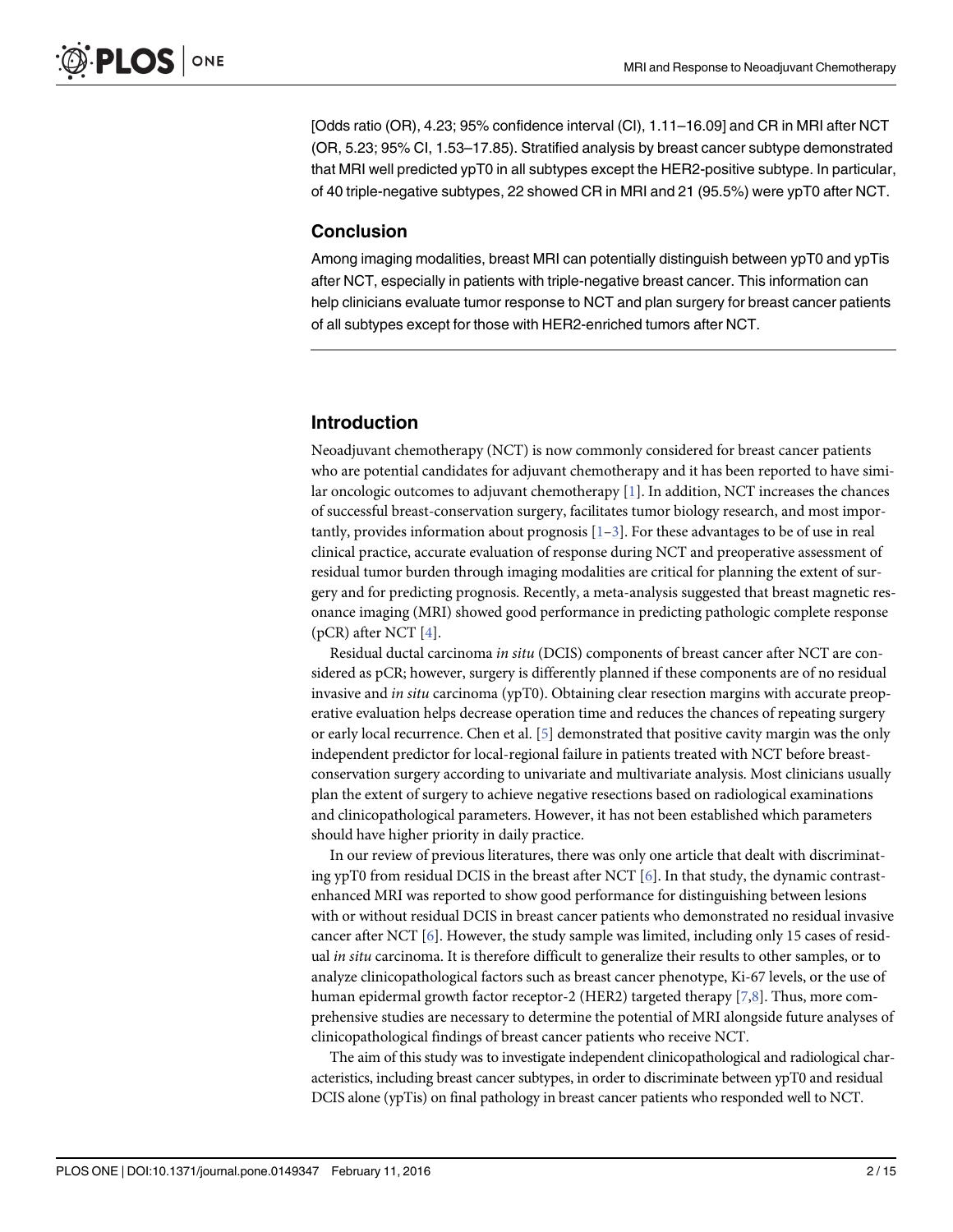# <span id="page-2-0"></span>Patients and Methods

### Patient selection

A total of 163 patients who achieved pCR in the breast after receiving NCT and who subsequently underwent definitive surgery of the breast and axilla from January 2010 to December 2013 at the Severance Hospital of Yonsei University College of Medicine, Seoul, Republic of Korea were retrospectively selected. All patients in the study cohort were histologically confirmed to have primary invasive breast carcinoma at initial presentation. After therapeutic surgery, permanent pathologic findings of the breast for all patients were reported as no residual invasive and in situ carcinoma (ypT0) or residual in situ carcinoma alone (ypTis), irrespective of pathologic nodal stage (ypNany). Forty-six (28.2%) patients who did not undergo mammography, ultrasound, and breast MRI both prior to and after NCT were excluded from analysis. Therefore, 117 patients were finally included in our study.

NCT regimens were mainly composed of 4 cycles of anthracycline plus cyclophosphamide (AC) followed by 4 cycles of docetaxel (T) every 3 weeks in 91 (77.8%) patients. Twelve (10.3%) patients received AC followed by T plus TS-1. Of the remaining 14 (12.0%) patients, 8 were treated with 6 cycles of T plus carboplatinum with bevacizumab and 2 received paclitaxel plus carboplatinum. Each patient went through one of four regimens: four cycles of AC, 6 cycles of TAC, T plus carboplatinum with trastzumab, or paclitaxel plus trastzumab. This study was approved by the Institutional Review Board of Severance Hospital, Yonsei University Health System, Seoul, Republic of Korea (IRB No. 4-2015-0247). The requirement for written informed consent was waived and patient information was anonymized and de-identified prior to analysis.

### Clinicopathological characteristics

Clinicopathological information, including expression of the estrogen receptor (ER), progesterone receptor (PR), HER2, and Ki-67, was obtained through reviews of medical records and pathology reports. Tumors with  $>1\%$  nuclear-stained cells by immunohistochemistry of core needle biopsy specimens prior to NCT were considered positive for hormone receptors (HRs) according to the American Society of Clinical Oncology/College of American Pathologists (ASCO/CAP) guidelines [[9\]](#page-13-0). HER2 staining was scored as  $0, 1+, 2+,$  or  $3+$  according to ASCO/ CAP guidelines  $[10]$ . In cases with HER2 2+ results, fluorescence in situ hybridization (FISH) was performed using a PathVysion HER2 DNA Probe Kit (Vysis, Downers Grove, IL, USA) and HER2 gene amplification was defined with a HER2 gene/chromosome 17 copy number ratio  $\geq$  2.0 according to ASCO/CAP guidelines [[10](#page-13-0)]. HER2 was considered positive with immunohistochemistry scores of 3+ or gene amplification by FISH. Ki-67 levels were scored by counting the number of positively stained nuclei and were expressed as a percentage of total tumor cells.

Breast cancer subtypes were categorized by HRs and HER2 expression as follows: HRs +/HER2-, ER-positive or PR-positive, and HER2-negative; HRs+/HER2+, ER-positive or PRpositive, and HER2-positive; HRs-/HER2+, ER-negative, PR-negative, and HER2-positive; HRs-/HER2-, ER-negative, PR-negative, and HER2-negative, a subtype also known as triplenegative breast cancer.

# Interpretation and analysis of imaging study

A radiologist (MJK) with more than 10 years of experience specializing in breast imaging interpreted mammography, ultrasound, and MRI images before and after NCT while blinded to clinicopathological information. Data on mammographic factors were collected by reviewing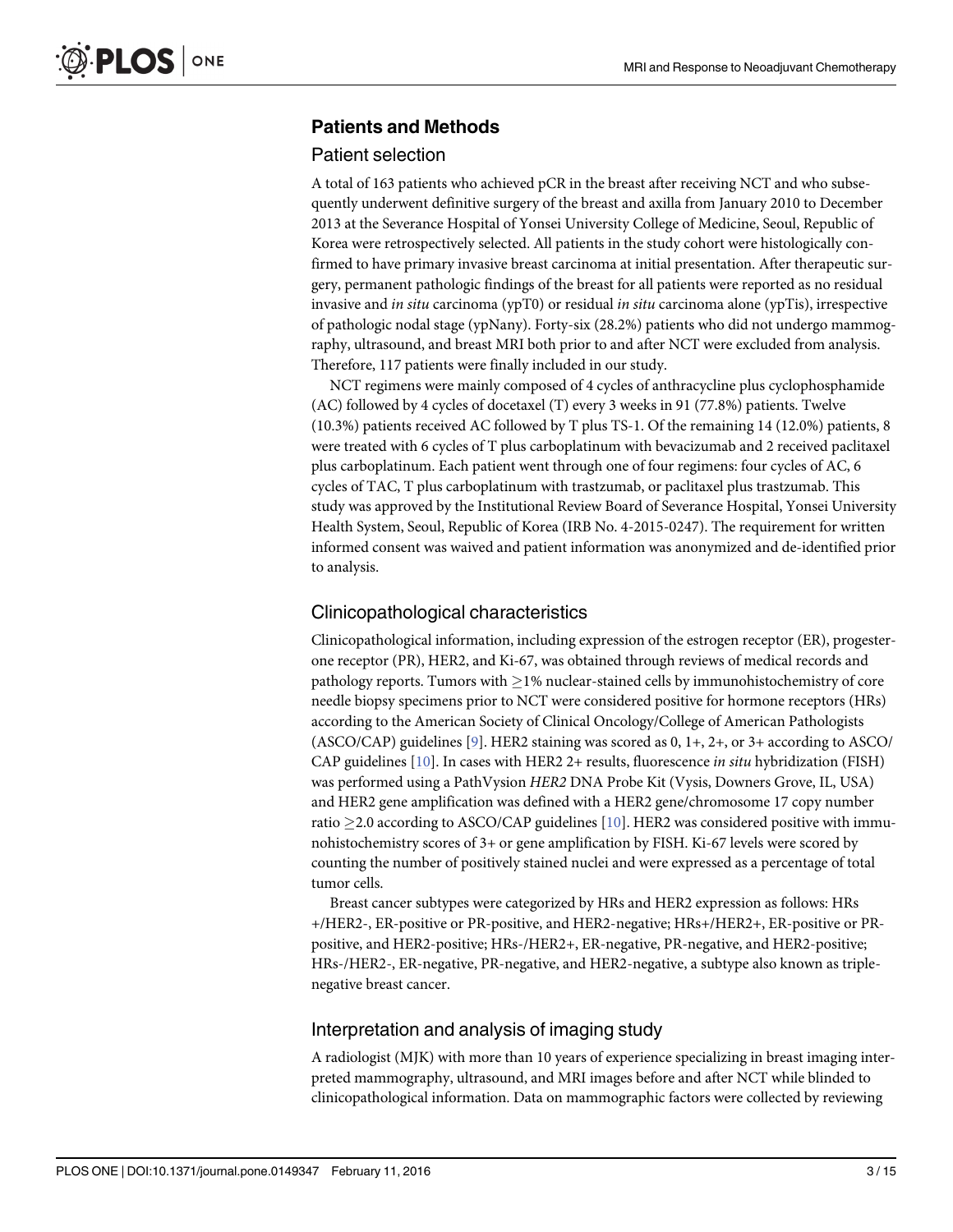<span id="page-3-0"></span>mammography before and after NCT and the mammographic factors reviewed were as follows. For mammography before NCT, tumor size (the largest diameter on mammography), the extent of the tumor [single and multiple: the presence of two of more tumor foci within a single quadrant of the breast (multifocal) or within different quadrants of the same breast (multicentric)], the presentation pattern of the main lesion (mass alone, the presence of microcalcifications regardless of mass, and non-visualization on mammography), the presence of associated microcalcifications for the main lesion, and other imaging characteristics of the main lesion (shape, margin, and density) and breast parenchymal patterns classified with the Breast Imaging Reporting and Data System (BI-RADS) by the American College of Radiology were studied [[11](#page-13-0)]. For mammography after NCT, the mammographic factors studied for the presentation of the main lesion were as follows; complete response including cases undetected on mammography before NCT and residual mass or microcalcifications.

Ultrasonographic factors were reviewed and categorized as follows: For ultrasound before NCT, the tumor size was defined as the largest diameter on ultrasound and imaging findings of the main lesion were classified with BI-RADS [\[11\]](#page-13-0). Complete response or residual disease after NCT was also determined for ultrasound.

MRIs were reviewed before and after NCT and tumor size was defined as the largest diameter on the second post-contrast subtracted image. Background parenchymal enhancement was categorized into one of four levels (1. minimal, 2. mild, 3. moderate, and 4. marked). The type of lesion presented, the shape of the main lesion, the margin, the internal enhancement pattern, and the time-intensity curve (washout, plateau, and persistent) were assessed  $[11]$ . The timeintensity curve was evaluated using an automated software program (CADstream, Merge Healthcare, Chicago, IL, USA). The presence of intratumoral necrosis, fibrosis, perilesional edema, and the signal intensity of the lesion were evaluated with T2-weighted images (T2WI). Residual tumors were assessed on MRI after NCT. An enhancing area distinct from the background parenchymal enhancement was considered to indicate the presence of residual tumors. The absence of a distinct enhancing area was considered to indicate complete response to chemotherapy.

### Statistical analyses

Differences between the groups according to clinicopathological parameters were evaluated using the chi-square test. Fisher's exact test was used when appropriate. The independent two sample t-test was used to compare the means of continuous numerical data. The predictive value of imaging modality for the detection of residual DCIS at the time before surgery was analyzed by receiver operating characteristic (ROC) curve analysis with calculated area under the ROC curve (AUC). A logistic regression analysis was used to investigate independent parameters including breast cancer subtype associated with ypT0 after completion of NCT. The Cochran-Mantel-Haenszel test was used in stratified analyses according to breast cancer subtype to explore the relationships between MRI findings after NCT and ypT0. All statistical tests were two-sided, and p-values <0.05 were considered statistically significant. The SPSS software version 20.0 (IBM Inc., Armonk, NY, USA) was used for all analyses.

# **Results**

Of 117 patients, 67 (57.3%) were ypT0 and 50 (42.7%) were ypTis after breast surgery. Mean age at diagnosis was  $49.4 \pm 9.7$  years for the entire study sample. [Table 1](#page-4-0) presents clinicopathological characteristics according to presence of residual disease. There were no differences in clinical features, tumor burden at presentation, pathologic nodal status after NCT, histologic grade, Ki-67 proliferative index at diagnosis, or regimens of NCT between the two groups.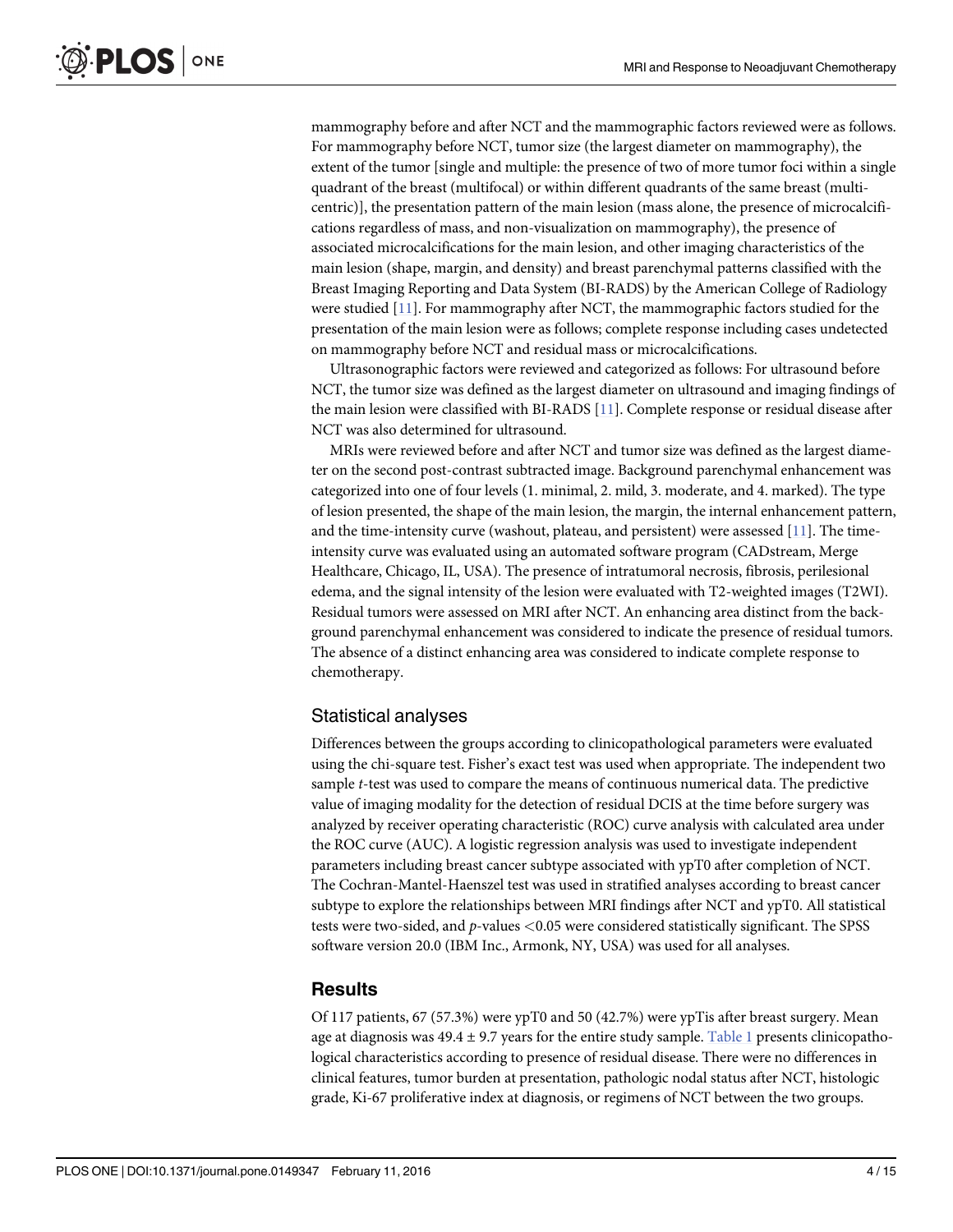# <span id="page-4-0"></span> $\mathcal{D}$  PLOS | ONE

### [Table 1.](#page-3-0) Clinicopathological findings of patients with ypT0 and ypTis in the breast after neoadjuvant chemotherapy.

| <b>Parameters</b>                                                | $ypT0(n = 67, %)$ | $ypTis (n = 50, %)$ | P-value         |
|------------------------------------------------------------------|-------------------|---------------------|-----------------|
| Age (year)                                                       |                   |                     |                 |
| Mean $±$ SD                                                      | $49.6 \pm 10.4$   | $49.1 \pm 8.7$      | $0.772^{\rm a}$ |
| $\leq$ 40                                                        | 13 (68.4)         | 6(31.6)             | 0.283           |
| $>40$                                                            | 54 (55.1)         | 44 (44.9)           |                 |
| Menopause                                                        |                   |                     |                 |
| Premenopause                                                     | 35 (56.5)         | 27(43.5)            | 0.850           |
| Postmenopause                                                    | 32 (58.2)         | 23 (41.8)           |                 |
| BMI (kg/m <sup>2</sup> )                                         |                   |                     |                 |
| $25$                                                             | 46 (57.5)         | 34 (42.5)           | 0.940           |
| $\geq$ 25                                                        | 21 (56.8)         | 16 (43.2)           |                 |
| Clinical tumor stage at presentation                             |                   |                     |                 |
| T1                                                               | 26 (66.7)         | 13 (33.3)           | 0.340           |
| T <sub>2</sub>                                                   | 34(53.1)          | 30 (46.9)           |                 |
| $T3-4$                                                           | 7(50.0)           | 7(50.0)             |                 |
| Node status at presentation                                      |                   |                     |                 |
| Negative                                                         | 9(64.3)           | 5(35.7)             | 0.571           |
| Positive                                                         | 58 (56.3)         | 45 (43.7)           |                 |
| Regimens of NCT                                                  |                   |                     |                 |
| AC followed by T                                                 | 49 (73.1)         | 42 (84.0)           | 0.070           |
| AC followed by T+TS1                                             | 6(9.0)            | 6(12.0)             |                 |
| Others                                                           | 12 (17.9)         | 2(4.0)              |                 |
| Pathologic node status after NCT                                 |                   |                     |                 |
| ypN0                                                             | 58 (60.4)         | 38 (39.6)           | 0.141           |
| ypN1-3                                                           | 9(42.9)           | 12(57.1)            |                 |
| Histologic grade                                                 |                   |                     |                 |
| $\ensuremath{\mathsf{I}}\xspace/\ensuremath{\mathsf{II}}\xspace$ | 36 (56.2)         | 28 (43.8)           | 0.807           |
| $\ensuremath{\mathsf{III}}\xspace$                               | 31 (58.5)         | 22 (41.5)           |                 |
| ER                                                               |                   |                     |                 |
| Negative                                                         | 43 (65.2)         | 23 (34.8)           | 0.050           |
| Positive                                                         | 24 (47.1)         | 27 (52.9)           |                 |
| PR                                                               |                   |                     |                 |
| Negative                                                         | 56 (62.2)         | 34 (37.8)           | 0.048           |
| Positive                                                         | 11 (40.7)         | 16 (59.3)           |                 |
| HER <sub>2</sub>                                                 |                   |                     |                 |
| Negative                                                         | 50 (68.5)         | 23 (31.5)           | 0.002           |
| Positive                                                         | 17 (38.6)         | 27(61.4)            |                 |
| Breast cancer subtype                                            |                   |                     |                 |
| HRs+/HER2-                                                       | 17 (51.5)         | 16 (48.5)           | 0.001           |
| HRs+/HER2+                                                       | 7(36.8)           | 12 (63.2)           |                 |
| HRs-/HER2+                                                       | 10 (40.0)         | 15 (60.0)           |                 |
| HRs-/HER2-                                                       | 33 (82.5)         | 7(17.5)             |                 |
| Ki-67 before NCT ( $n = 105$ )                                   |                   |                     |                 |
| $\leq$ 15%                                                       | 17 (45.9)         | 20 (54.1)           | 0.119           |
| >15%                                                             | 42 (61.8)         | 26 (38.2)           |                 |
| Surgery                                                          |                   |                     |                 |
| Breast-conservation                                              | 46 (68.7)         | 21(31.3)            | 0.004           |

(Continued)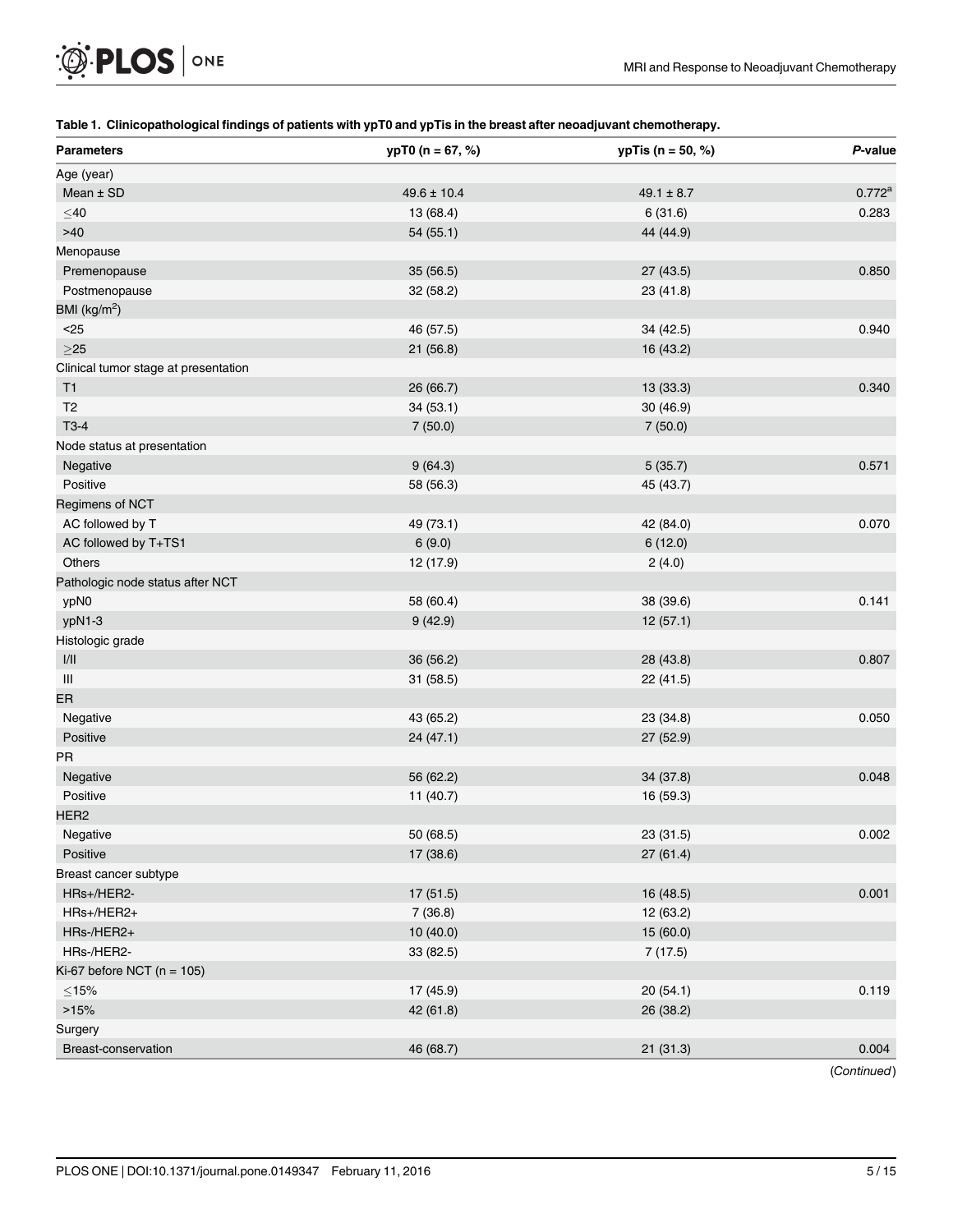<span id="page-5-0"></span>

#### Table 1. (Continued)

| <b>Parameters</b><br>. | $67, \%$        | %)<br>$\mathbf{u}$<br>Тю<br>50.<br>. | -value |
|------------------------|-----------------|--------------------------------------|--------|
| etomy                  | 21(42.0)<br>. . | / (58.0)<br>nn                       |        |

SD, standard deviation; BMI, body mass index; NCT, neoadjuvant chemotherapy; AC, anthracycline plus cyclophosphamide; T, docetaxel; ER, estrogen receptor; PR, progesterone receptor; HER2, human epidermal growth factor receptor 2; HRs, hormone receptors. <sup>a</sup>Independent samples t-test.

doi:10.1371/journal.pone.0149347.t001

Patients with ypT0 were more likely to have ER-negative, PR-negative, and HER2-negative tumors. Therefore, triple-negative breast cancer was significantly more common in the ypT0 group. Breast-conservation surgeries were more frequently performed in patients with ypT0.

Mammographic findings for patients with ypT0 and ypTis are compared in [Table 2](#page-6-0) and [S1](#page-12-0) [Appendix](#page-12-0). At initial presentation, the size, extent, shape, and margin of the main lesion, mammographic parenchymal pattern, and density did not differ between patients with ypT0 and ypTis. The baseline main tumor frequently presented as microcalcifications with or without mass in the ypTis group. Associated microcalcifications were more frequent in patients with ypTis. After completion of NCT, mammographic findings of patients with ypT0 were significantly noted as either complete response or undetected.

[Table 3](#page-7-0) presents the ultrasound results for the ypT0 and ypTis group. Baseline sonographic size, margin, orientation, and echogenicity did not differ between the ypT0 and ypTis group. Round shape of the main lesion, posterior enhancement, and sonographic absence of calcifications were more frequently observed in patients with ypT0. After NCT, ultrasound findings of patients attaining ypT0 showed a higher proportion of complete response.

MRI findings are shown in  $Table 4$ . Before NCT, the size, shape, and margin of the main lesion, background parenchymal enhancement, internal enhancement, T2WI, presence of necrosis, and peritumoral edema did not differ between the two groups. The main lesion of the ypT0 group was more likely to present as a mass, but non-mass enhancement was more frequent in the ypTis group. MRI findings for patients with ypT0 after NCT mostly indicated complete response.

The sensitivity, specificity, and accuracy for the detection of residual DCIS at the time before surgery was 88.0%, 38.8%, and 59.8% for mammography, respectively, 82.0%, 40.3%, and 58.1% for ultrasound, respectively, and 68.0%, 70.1%, and 62.9% for MRI, respectively. [Fig 1](#page-9-0) shows ROC curve analysis for detecting ypTis. AUC of mammography, ultrasound, and MRI was 0.63 (95% confidence interval [CI], 0.53–0.73), 0.61 (95% CI, 0.51–0.71), and 0.69 (95% CI, 0.59–0.79), respectively.

Multivariate logistic regression analyses were conducted to identify independent predictors of ypT0 after completion of NCT ([Table 5\)](#page-10-0). The triple-negative subtype and complete response in MRI after NCT were significant predictors of ypT0. There was no significant interaction between breast cancer subtypes and MRI results in the multivariate model. Since breast cancer subtypes and MRI findings after NCT were the most important predictors, we conducted stratified analyses according to breast cancer subtype to explore the relationship between MRI find-ings and residual tumor burden after NCT [\(Table 6\)](#page-11-0). In all breast cancer subtypes except the HER2-positive subtype, breast MRI well predicted ypT0 with statistical significance. In HRs +/HER2- and HRs+/HER2+ tumors, approximately two-thirds of the patients with complete response observed on MRI after NCT were determined to be ypT0 after surgery, with significant difference. In particular, 22 of 40 patients with HRs-/HER2- tumors showed complete response according to MRI after NCT and among these patients, 21 (95.5%) were ypT0.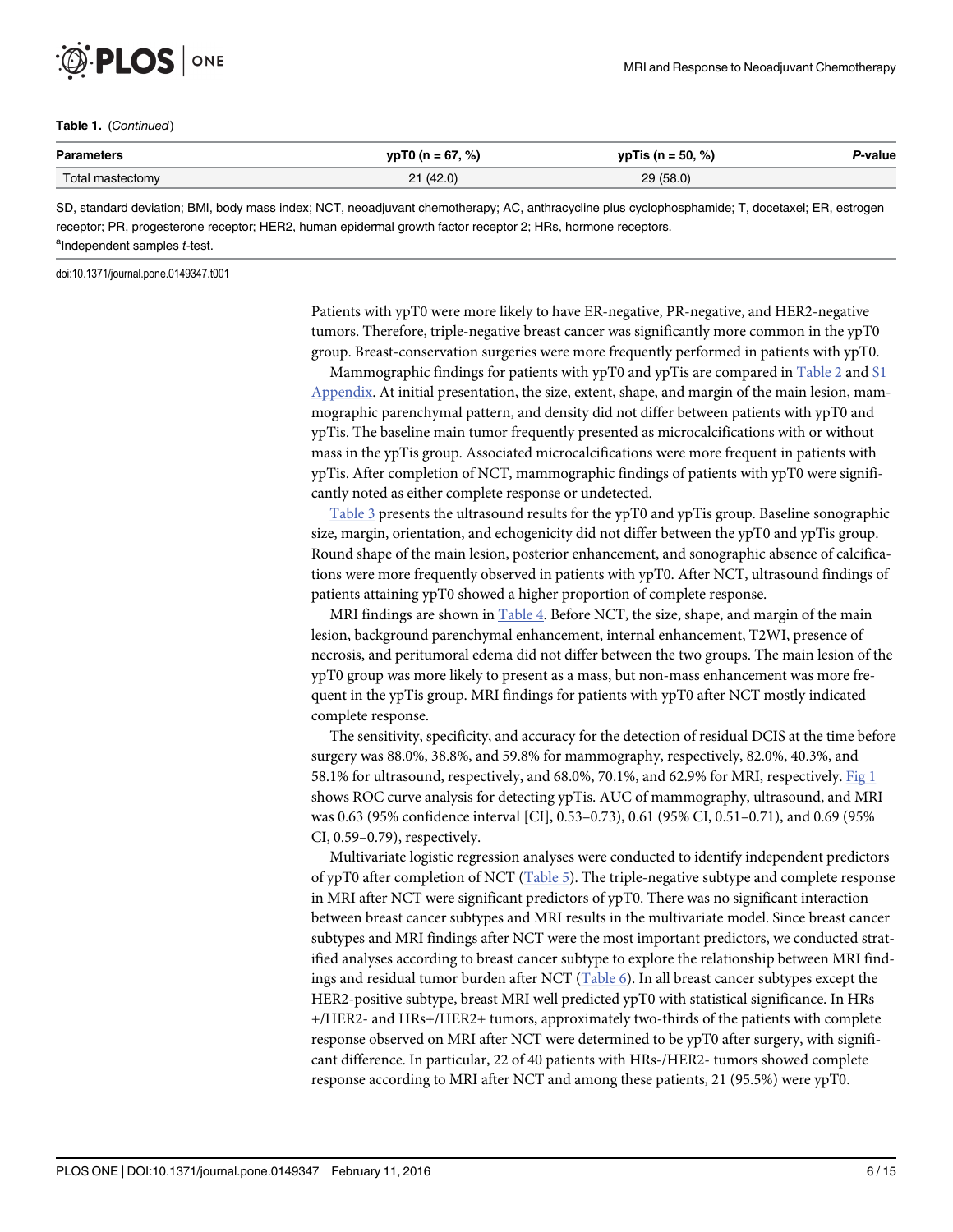### <span id="page-6-0"></span>[Table 2.](#page-5-0) Mammographic findings of patients with ypT0 and ypTis.

| <b>Parameters</b>                   | ypT0 (%)        | ypTis (%)       | P-value              |
|-------------------------------------|-----------------|-----------------|----------------------|
| <b>Before NCT</b>                   |                 |                 |                      |
| Mean Size ± SD                      | $29.4 \pm 21.8$ | $33.7 \pm 21.0$ | $0.287$ <sup>a</sup> |
| Extent                              |                 |                 |                      |
| Single                              | 46 (63.0)       | 27 (37.0)       | 0.105                |
| Multiple                            | 21 (47.7)       | 23(52.3)        |                      |
| Parenchymal pattern                 |                 |                 |                      |
| b                                   | 19 (65.5)       | 10 (34.5)       | $0.078^{b}$          |
| $\mathbf c$                         | 41 (51.2)       | 39 (48.8)       |                      |
| d                                   | 7(87.5)         | 1(12.5)         |                      |
| Presentation of main lesion         |                 |                 |                      |
| Mass alone                          | 48 (70.6)       | 20 (29.4)       | < 0.001              |
| Microcalcifications ± mass          | 11 (28.9)       | 27(71.1)        |                      |
| Undetected                          | 8(72.7)         | 3(27.3)         |                      |
| Associated microcalcifications      |                 |                 |                      |
| Present                             | 15 (31.2)       | 33 (68.8)       | < 0.001              |
| Absent                              | 52 (75.4)       | 17 (24.6)       |                      |
| Shape                               |                 |                 |                      |
| Round or oval                       | 38 (63.3)       | 22 (36.7)       | 0.252                |
| Irregular                           | 15 (57.7)       | 11(42.3)        |                      |
| Undetected                          | 14 (45.2)       | 17 (54.8)       |                      |
| Margin                              |                 |                 |                      |
| Circumscribed                       | 4(100.0)        | 0(0.0)          | $0.302^{b}$          |
| Microlobulated                      | 7(58.3)         | 5(41.7)         |                      |
| Spiculated                          | 12(57.1)        | 9(42.9)         |                      |
| Indistinct                          | 29 (63.0)       | 17 (37.0)       |                      |
| Obscured                            | 1(33.3)         | 2(66.7)         |                      |
| Undetected                          | 14 (45.2)       | 17 (54.8)       |                      |
| Density                             |                 |                 |                      |
| High density                        | 23 (65.7)       | 12 (34.3)       | 0.295                |
| Equal density                       | 29 (58.0)       | 21(42.0)        |                      |
| Low density or undetected           | 15 (46.9)       | 17(53.1)        |                      |
| After NCT                           |                 |                 |                      |
| Complete response or undetected     | 26 (81.2)       | 6(18.8)         | 0.003 <sup>b</sup>   |
| Residual microcalcifications alone  | 3(50.0)         | 3(50.0)         |                      |
| Residual mass ± microcalcifications | 38 (48.1)       | 41 (51.9)       |                      |

<sup>a</sup>Independent samples t-test.

<sup>b</sup>Fisher's exact test.

doi:10.1371/journal.pone.0149347.t002

However, there were no significant differences in patients with HRs-/HER2+ tumors. During the study period, only 2 patients were treated with trastuzumab in combination with chemotherapy since anti-HER2 targeted therapy for neoadjuvant treatment is not covered by the Korean National Health Insurance. When these 2 cases were excluded, MRI findings after NCT were not associated with residual disease in 23 HRs-/HER2+ tumors ( $p = 0.193$ , Fisher's exact test).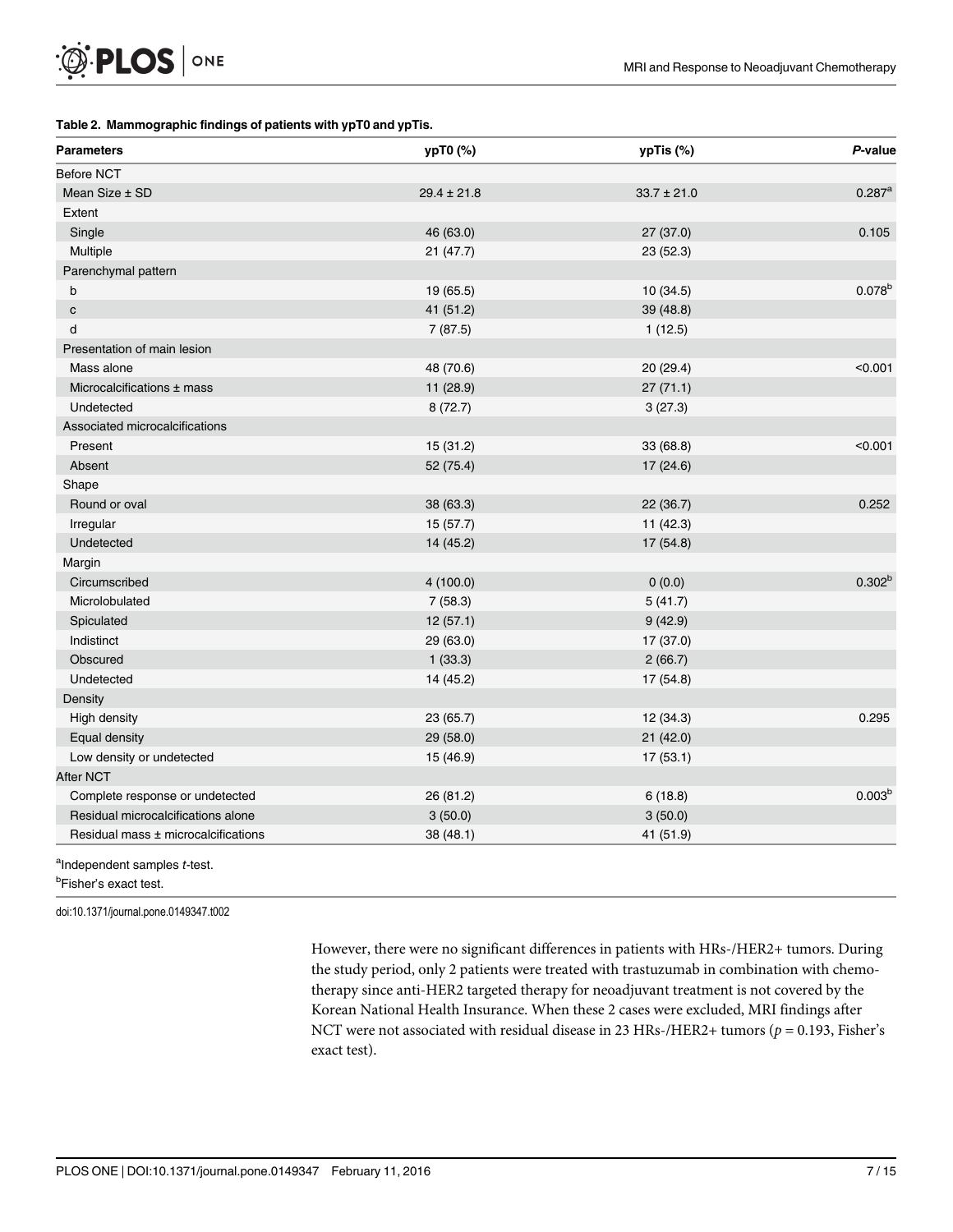### <span id="page-7-0"></span>[Table 3.](#page-5-0) Ultrasound findings of patients with ypT0 and ypTis.

| <b>Parameters</b>         | ypT0 (%)        | ypTis (%)       | P-value              |
|---------------------------|-----------------|-----------------|----------------------|
| <b>Before NCT</b>         |                 |                 |                      |
| Mean Size ± SD            | $29.9 \pm 20.0$ | $31.6 \pm 18.5$ | $0.641$ <sup>a</sup> |
| Shape                     |                 |                 |                      |
| Oval                      | 37(58.7)        | 26 (41.3)       | 0.015                |
| Round                     | 11 (91.7)       | 1(8.3)          |                      |
| Irregular                 | 19 (45.2)       | 23 (54.8)       |                      |
| Margin                    |                 |                 |                      |
| Circumscribed             | 5(100.0)        | 0(0.0)          | 0.166                |
| Indistinct                | 23 (60.5)       | 15 (39.5)       |                      |
| Angular                   | 9(69.2)         | 4(30.8)         |                      |
| Microlobulated            | 20 (51.3)       | 19 (48.7)       |                      |
| Spiculated                | 10(45.5)        | 12 (54.5)       |                      |
| Orientation               |                 |                 |                      |
| Parallel                  | 38 (50.7)       | 37(49.3)        | 0.054                |
| Non-parallel              | 29 (69.0)       | 13 (31.0)       |                      |
| Echogenicity              |                 |                 |                      |
| Hyper-echo                | 1(33.3)         | 2(66.7)         | 0.466 <sup>b</sup>   |
| Iso-echo                  | 11(68.8)        | 5(31.2)         |                      |
| Hypo-echo                 | 55(56.1)        | 43 (43.9)       |                      |
| <b>Posterior features</b> |                 |                 |                      |
| Enhancement               | 28 (71.8)       | 11 (28.2)       | 0.038                |
| Shadowing                 | 10(40.0)        | 15 (60.0)       |                      |
| No posterior features     | 29 (54.7)       | 24 (45.3)       |                      |
| Calcification             |                 |                 |                      |
| Present                   | 9(28.1)         | 23 (71.9)       | < 0.001              |
| Absent                    | 58 (68.2)       | 27(31.8)        |                      |
| After NCT                 |                 |                 |                      |
| Complete response         | 27 (75.0)       | 9(25.0)         | 0.010                |
| Residual disease          | 40 (49.4)       | 41 (50.6)       |                      |

<sup>b</sup>Fisher's exact test.

doi:10.1371/journal.pone.0149347.t003

# **Discussion**

Recent pooled analyses of clinical trials of NCT indicate that achievement of pCR is associated with improved survival among breast cancer patients [\[3\]](#page-12-0). However, the implications of these findings are thought to vary among breast cancer subtypes [\[12](#page-13-0)]. Although several classifications have been suggested for pathologic response to NCT in the breast, pCR of the breast in practice is defined as no residual carcinoma (ypT0) or no residual invasive tumor with DCIS present (ypTis)  $[13,14]$ . The prognostic implications of pCR are somewhat controversial but in general, there are no differences in survival between patients with ypT0 and patients with ypT0/is when ypN0 is attained  $[3,12]$  $[3,12]$  $[3,12]$  $[3,12]$ . However, ypT0 and ypTis cannot be accurately distinguished before definitive surgery, and some tumors do not respond in uniform patterns to NCT [[15](#page-13-0),[16](#page-13-0)]. The major clinical advantage of NCT is an increased success rate of breast-conservation surgery, which can be applied to patients with favorable response to NCT who fulfill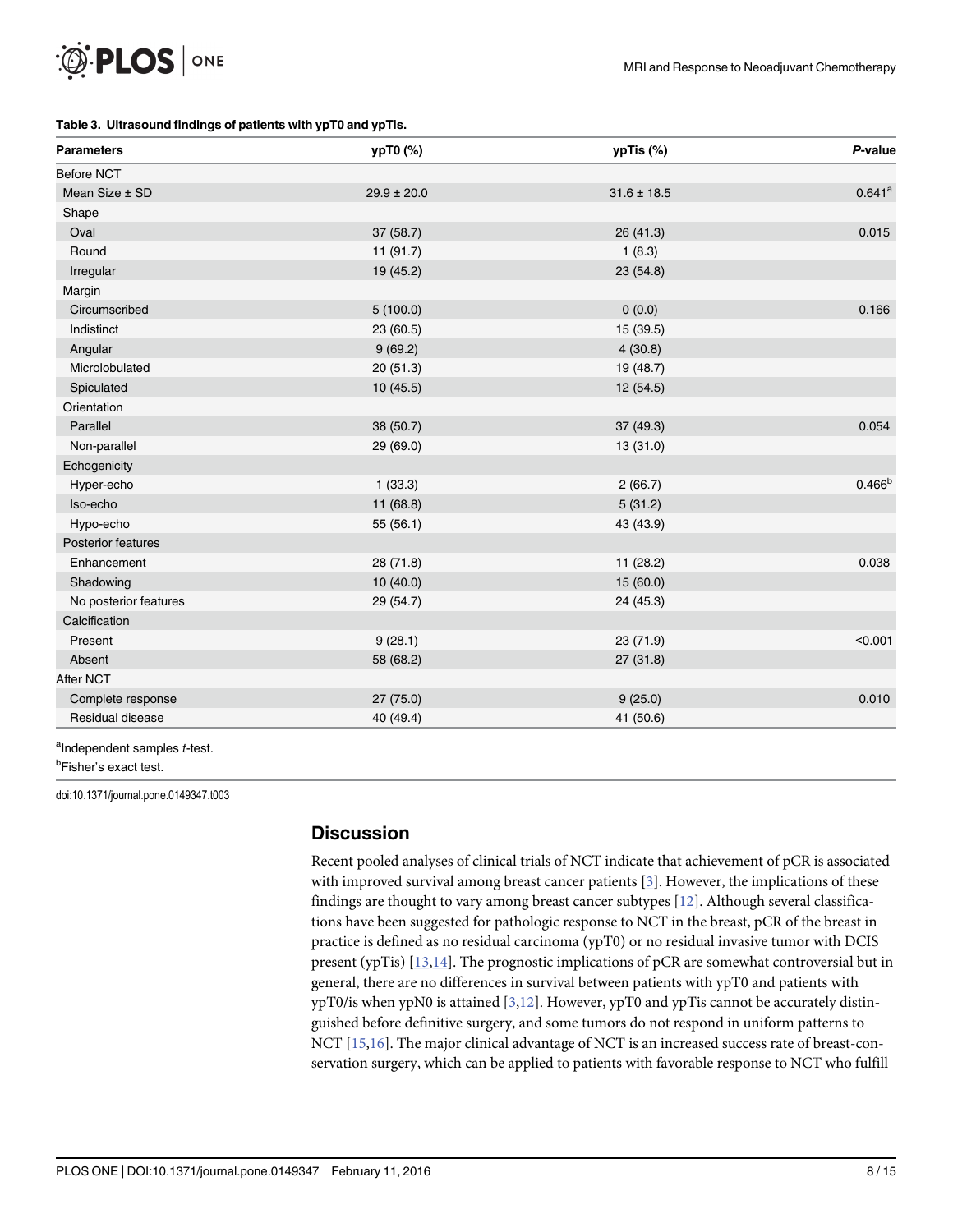### <span id="page-8-0"></span>[Table 4.](#page-5-0) Magnetic resonance findings of patients with ypT0 and ypTis.

| <b>Parameters</b>           | ypT0 (%)        | ypTis (%)       | P-value     |
|-----------------------------|-----------------|-----------------|-------------|
| <b>Before NCT</b>           |                 |                 |             |
| Mean Size ± SD              | $30.5 \pm 19.9$ | $32.1 \pm 17.4$ | $0.656^a$   |
| <b>BPE</b>                  |                 |                 |             |
| $\mathbf{1}$                | 56 (60.2)       | 37 (39.8)       | $0.452^{b}$ |
| 2                           | 8(44.4)         | 10(55.6)        |             |
| 3                           | 3(50.0)         | 3(50.0)         |             |
| Presentation of main lesion |                 |                 |             |
| Mass                        | 59 (62.1)       | 36 (37.9)       | 0.028       |
| Non-mass enhancement        | 8(36.4)         | 14 (63.6)       |             |
| Shape                       |                 |                 |             |
| Round                       | 14 (60.9)       | 9(39.1)         | 0.282       |
| Oval                        | 39 (61.9)       | 24 (38.1)       |             |
| Irregular                   | 14 (45.2)       | 17 (54.8)       |             |
| Margin                      |                 |                 |             |
| Circumscribed               | 13 (65.0)       | 7(35.0)         | $0.403^{b}$ |
| Irregular                   | 48 (53.9)       | 41 (46.1)       |             |
| Spiculated                  | 6(75.0)         | 2(25.0)         |             |
| Internal enhancement        |                 |                 |             |
| Heterogeneous               | 34 (50.0)       | 34 (50.0)       | 0.133       |
| Homogeneous                 | 26 (70.3)       | 11 (29.7)       |             |
| Rim enhancement             | 7(58.3)         | 5(41.7)         |             |
| Time-intensity curve        |                 |                 |             |
| Washout                     | 64 (95.5)       | 49 (98.0)       | 0.830       |
| Plateau or persistent       | 3(4.5)          | 1(2.0)          |             |
| T <sub>2</sub> WI           |                 |                 |             |
| High                        | 42 (58.3)       | 30(41.7)        | 0.768       |
| Iso or low                  | 25 (55.6)       | 20 (44.4)       |             |
| Presence of necrosis        |                 |                 |             |
| No                          | 58 (56.9)       | 44 (43.1)       | 0.819       |
| Yes                         | 9(60.0)         | 6(40.0)         |             |
| Peritumoral edema           |                 |                 |             |
| <b>No</b>                   | 48 (57.1)       | 36 (42.9)       | 0.966       |
| Yes                         | 19 (57.6)       | 14 (42.4)       |             |
| After NCT                   |                 |                 |             |
| Complete response           | 47 (74.6)       | 16 (25.4)       | < 0.001     |
| Residual disease            | 20 (37.0)       | 34 (63.0)       |             |

BPE, Background parenchymal enhancement; T2WI, T2-weighted image.

<sup>a</sup>Independent samples t-test.

<sup>b</sup>Fisher's exact test.

doi:10.1371/journal.pone.0149347.t004

the criteria for breast-conservation surgery. Therefore, monitoring response to NCT and evaluating residual tumor extent before surgery are clinically important practices.

Mammography is clinically useful for evaluating the extent of malignant-appearing calcifications. Lesions with residual DCIS frequently show calcifications on pre-chemotherapy mammograms [\[6\]](#page-12-0), as observed in this study. When main lesions initially presented as microcalcifications with or without masses or when associated microcalcifications were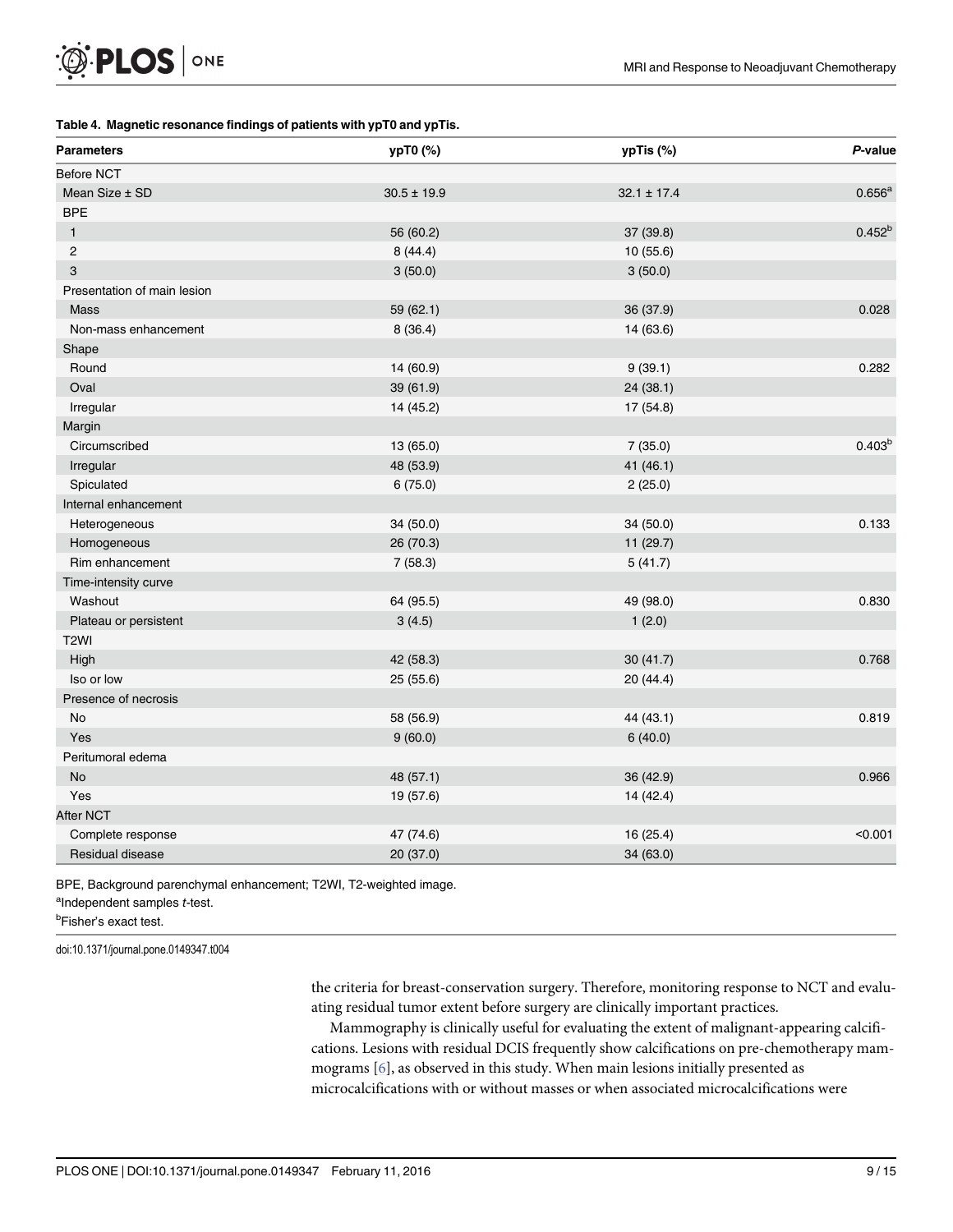<span id="page-9-0"></span>

[Fig 1. R](#page-5-0)eceiver operating characteristics (ROC) curve analysis for detecting ypTis. AUC, area under the ROC curve; CI, confidence interval; MRI, magnetic resonance imaging.

doi:10.1371/journal.pone.0149347.g001

detected, ypTis was more likely to be observed after NCT. However, calcifications are also indicative of necrotic tumor cells in patients who have received NCT. Our results showed that approximately half of all cases with residual masses or microcalcifications after completion of NCT were identified as ypT0. This result is similar to previous studies which indicated that remnant calcifications after NCT are not correlated with residual tumor burden  $[6,17,18]$  $[6,17,18]$  $[6,17,18]$ . Moreover, 33.3% of stable microcalcifications and 27.7% of newly developed or additional calcifications after NCT turned out to be pCR at the time of surgery, while 100% of calcifications in cases with increased mass showed residual malignancy [[19](#page-13-0)]. In HER2-positive breast cancers, adjacent DCIS could be completely eradicated by NCT combined with trastuzumab [[20](#page-13-0)]. Therefore, remnant calcifications on mammography after NCT should not be considered to constitute evidence of residual DCIS. While practical guidelines indicate that findings of diffuse suspicious or malignant-appearing microcalcifications absolutely contraindicate breast-conserving therapy [[21](#page-13-0)], a comprehensive clinical and imaging analysis which considers breast cancer subtypes and therapeutic regimens is necessary to plan surgery after completion of NCT.

Recently, Lee et al. [\[22\]](#page-13-0) summarized inaccuracies among current practical tools used to evaluate residual tumor volumes in response to NCT and demonstrated that two-dimensional and three-dimensional ultrasound and breast MRI show similar performances for the estimation of residual breast cancer volume and prediction of pCR. In a retrospective analysis of patients enrolled in the GeparTrio trial, ultrasound showed a high sensitivity for predicting ypT0 and ypN0 and modestly improved the prediction of pCR by patient characteristics, which was concluded to be a potentially useful modality for early prediction of pCR, despite breast MRI not being included in the study [[23\]](#page-13-0). In addition, ultrasound provides clinical advantages over MRI including lower complexity, easier accessibility, shorter procedure time, easier interpretation, cheaper costs, and lack of the hazards associated with contrast agents [\[22,23](#page-13-0)]. In the present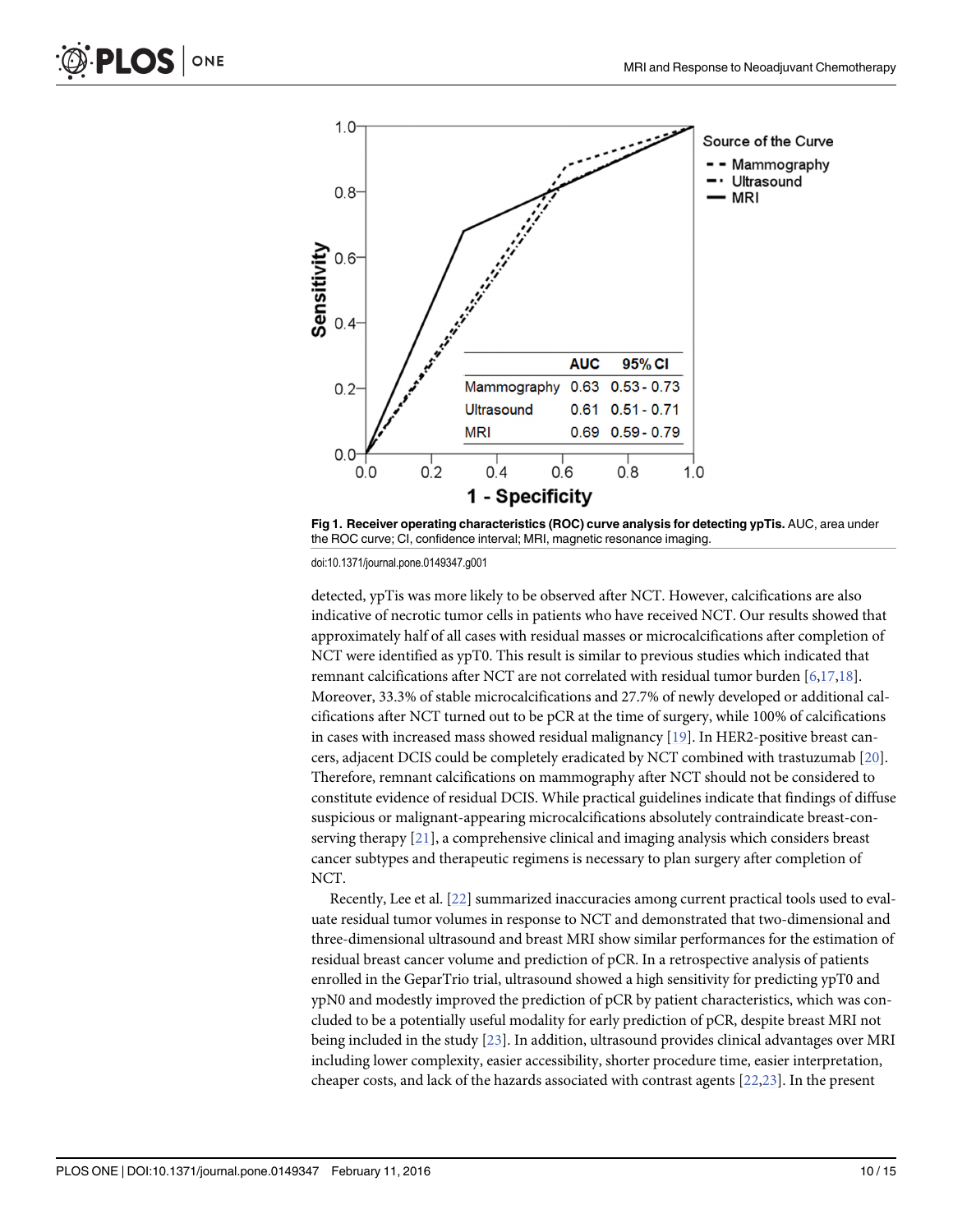### <span id="page-10-0"></span>[Table 5.](#page-5-0) Predictors of ypT0 in the breast after completion of NCT.

| <b>Parameters</b>                   | <b>Odds ratio</b> | 95% CI         | P-value |
|-------------------------------------|-------------------|----------------|---------|
| Breast cancer subtype               |                   |                | 0.098   |
| HRs+/HER2-                          | Ref               |                |         |
| HRs+/HER2+                          | 0.70              | $0.16 - 3.00$  | 0.633   |
| HRs-/HER2+                          | 0.97              | $0.26 - 3.54$  | 0.958   |
| HRs-/HER2-                          | 4.23              | $1.11 - 16.09$ | 0.034   |
| MMG presentation of the main lesion |                   |                |         |
| Mass or undetected                  | Ref               |                |         |
| Microcalcifications ± mass          | 0.29              | $0.03 - 2.51$  | 0.263   |
| MMG associated microcalcifications  |                   |                |         |
| Absent                              | Ref               |                |         |
| Present                             | 0.84              | $0.13 - 5.60$  | 0.855   |
| US shape                            |                   |                | 0.370   |
| Irregular                           | Ref               |                |         |
| Oval                                | 1.11              | $0.39 - 3.17$  | 0.846   |
| Round                               | 5.83              | $0.49 - 69.80$ | 0.164   |
| US posterior features               |                   |                | 0.543   |
| No posterior features               | Ref               |                |         |
| Shadowing                           | 1.40              | $0.38 - 3.17$  | 0.846   |
| Enhancement                         | 1.92              | $0.60 - 6.21$  | 0.275   |
| <b>US</b> calcification             |                   |                |         |
| <b>No</b>                           | Ref               |                |         |
| Yes                                 | 1.34              | $0.22 - 8.27$  | 0.751   |
| MRI presentation of the main lesion |                   |                |         |
| Mass                                | Ref               |                |         |
| Non-mass enhancement                | 1.18              | $0.32 - 4.31$  | 0.807   |
| <b>MMG after NCT</b>                |                   |                |         |
| Residual disease                    | Ref               |                |         |
| Complete response                   | 0.90              | $0.20 - 4.06$  | 0.890   |
| <b>US after NCT</b>                 |                   |                |         |
| Residual disease                    | Ref               |                |         |
| Complete response                   | 2.69              | $0.79 - 9.19$  | 0.114   |
| <b>MRI after NCT</b>                |                   |                |         |
| Residual disease                    | Ref               |                |         |
| Complete response                   | 5.23              | 1.53-17.85     | 0.008   |

CI, confidence interval; Ref, reference; MMG, mammography; US, ultrasound; MRI, magnetic resonance imaging.

doi:10.1371/journal.pone.0149347.t005

study, univariate analyses demonstrated that round shape on baseline sonographic analyses, posterior features, sonographic absence of calcification, and complete response after NCT were associated with a higher possibility of ypT0. However, there was no significant effect observed in multivariate analysis, and more studies are required to confirm the role of ultrasound in the prediction of residual tumor burden after NCT. Some potential explanations could lie in the fact that all cases included in our study showed pCR at the time of surgery, which means that residual disease was determined by *in situ* components of permanent pathology. No imaging modality other than mammography is currently accepted in the evaluation of DCIS. For example, ultrasound has limited ability to detect microcalcifications due to technical issues [[24](#page-13-0)]. Although there are several circumstances in which ultrasound may be beneficial in the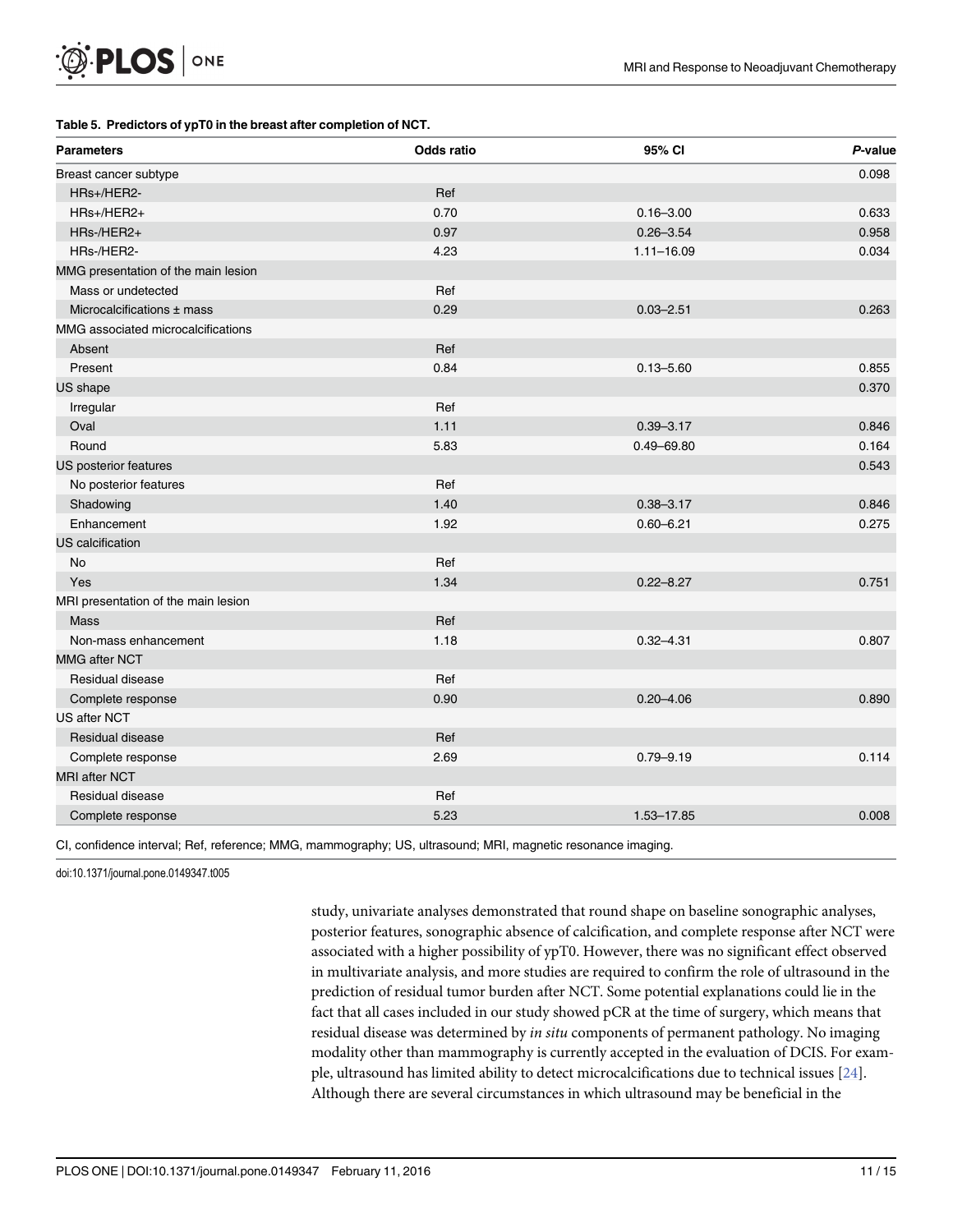<span id="page-11-0"></span>

| <b>MRI after NCT</b>                       | ypT0      | ypTis    | P-value            | $P$ -value <sup>a</sup> |
|--------------------------------------------|-----------|----------|--------------------|-------------------------|
| $HRs+/HER2-(n = 33)$                       |           |          |                    | < 0.001                 |
| Complete response                          | 13 (68.4) | 6(31.6)  | 0.024              |                         |
| Residual disease                           | 4(28.6)   | 10(71.4) |                    |                         |
| $HRs+/HER2+ (n = 19)$                      |           |          |                    |                         |
| Complete response                          | 6(66.7)   | 3(33.3)  | 0.020 <sup>b</sup> |                         |
| Residual disease                           | 1(10.0)   | 9(90.0)  |                    |                         |
| $HRs$ -/HER2+ (n = 25)                     |           |          |                    |                         |
| Complete response                          | 7(53.8)   | 6(46.2)  | $0.226^{b}$        |                         |
| Residual disease                           | 3(25.0)   | 9(75.0)  |                    |                         |
| $HRs$ -/HER2- (n = 40)                     |           |          |                    |                         |
| Complete response                          | 21(95.5)  | 1(4.5)   | 0.033 <sup>b</sup> |                         |
| Residual disease                           | 12(66.7)  | 6(33.3)  |                    |                         |
| <sup>a</sup> Cochran-Mantel-Haenszel test. |           |          |                    |                         |

[Table 6.](#page-5-0) MRI findings after NCT according to postoperative pathologic results stratified by breast cancer subtype.

<sup>b</sup>Fisher's exact test.

doi:10.1371/journal.pone.0149347.t006

evaluation of patients with DCIS, sonographic findings of DCIS are very subtle. Therefore, even though ultrasound might help predict pCR based [\[23](#page-13-0)], its ability to differentiate ypT0 from ypTis needs to be investigated. In addition, interobserver variability is a well-known limitation of ultrasound [[24](#page-13-0)]. Examining the exact primary site can be difficult in cases with markedly decreased tumor burden size due to the limited number of landmarks available for ultrasound.

A meta-analysis of MRI in the prediction of pCR after NCT revealed a high specificity of 0.91 and a relatively low sensitivity of 0.63 [[4\]](#page-12-0). However, the performance of MRI can be influenced by pCR rates, Ki-67 index, and breast cancer subtype  $[4,8,25,26]$  $[4,8,25,26]$  $[4,8,25,26]$  $[4,8,25,26]$  $[4,8,25,26]$  $[4,8,25,26]$  $[4,8,25,26]$ . The accuracy of MRI for predicting residual tumor size was greatest in patients with the triple-negative phenotype or HER2-positive breast cancers, and a better correlation was noted in the triple-negative subtype with higher Ki-67 levels  $[8,25,26]$  $[8,25,26]$  $[8,25,26]$  $[8,25,26]$  $[8,25,26]$ . In this study, the triple-negative breast cancer subtype and complete response on MRI after NCT were independent predictors for discriminating ypT0 from ypTis. This is supported by previous study results which have shown that mass enhancement is an imaging characteristic of triple-negative breast cancer and that associated DCIS is rare in cases without non-mass enhancement [\[27](#page-14-0)]. However, Moon et al. [[7\]](#page-13-0) reported that the use of HER2-targeted agents resulted in less accurate MRI in patients with HER2-positive tumors. In the present study, although most patients with HER2-positive tumors did not receive HER2-directed therapy, MRI after NCT showed poor performance for the prediction of ypT0 in HRs-/HER2+ tumors. Breast cancer subtypes are associated with pCR rates after NCT, and the incorporation of HER2-targeted agents into NCT significantly improved pCR rates in HER2-positive breast cancers  $[2,12,28]$  $[2,12,28]$  $[2,12,28]$ . The relationship between biologic mechanisms and MRI used to discriminate ypT0 from ypTis in HER2-positive tumors has yet to be determined.

Potential limitations of the present study are that it was a retrospective analysis using a single institution database, and that the interpretations of imaging modalities were performed by a single radiologist (although the radiologist was blinded to clinicopathological information). In addition, patients with non-pCR after NCT were not analyzed, and confirmative parameters for the discrimination of ypT0 from ypTis or residual invasive carcinoma were not evaluated. Nevertheless, our study has two major strengths. One is that more than 100 cases attaining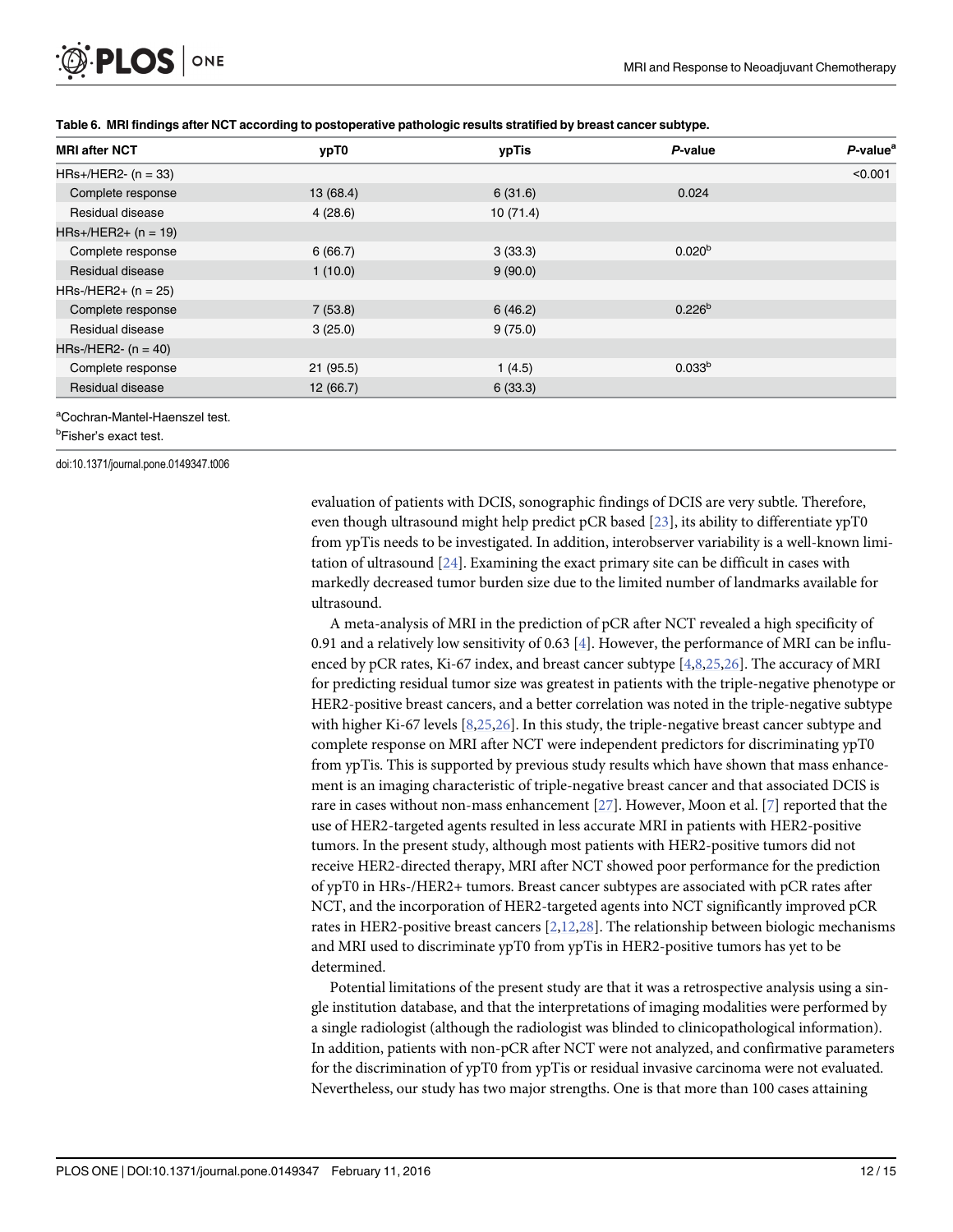<span id="page-12-0"></span>pCR in the breast after NCT were investigated and the other is that all patients underwent mammography, ultrasound, and breast MRI prior to and after NCT. Therefore, we were able to comprehensively analyze the impact of all three imaging modalities before and after NCT on the prediction of pCR while considering clinicopathological factors including breast cancer subtype. Our multivariate analyses suggest that MRI after NCT affects discrimination between ypT0 and ypTis differently according to breast tumor phenotype. Of note, since the high falsepositive rate and the subsequently frequent overcall rate are weaknesses of MRI, further study with a larger multicenter cohort is necessary to validate our results and to evaluate the clinical benefits and risks of MRI.

In conclusion, we demonstrated that the triple-negative breast cancer subtype and complete response in MRI after NCT are independent predictors of ypT0. Among imaging modalities, breast MRI could be suggested as a modality that accurately discriminates between ypT0 and ypTis after NCT, especially in patients with triple-negative breast cancer. However, statistically low AUC value and relatively high false-positive rate of MRI given in the present study suggest that our findings are not definitive and additional study should be conducted. Until finding out more clinically relevant imaging modalities and appropriate patient selection criteria, this information can be useful in the evaluation of tumor response to NCT and in the planning of surgery for breast cancer patients of all subtypes except for HER2-positive tumors after NCT.

# Supporting Information

[S1 Appendix.](http://www.plosone.org/article/fetchSingleRepresentation.action?uri=info:doi/10.1371/journal.pone.0149347.s001) The raw data of image review. (PDF)

# Author Contributions

Conceived and designed the experiments: SP MJK. Performed the experiments: MJK. Analyzed the data: SP MJK. Contributed reagents/materials/analysis tools: SP JHY JS HSP HJM MJK EKK SIK BWP. Wrote the paper: SP MJK. Proofread or rechecked the manuscript: SP JHY JS HSP HJM MJK EKK SIK BWP.

### **References**

- [1.](#page-1-0) Berruti A, Generali D, Kaufmann M, Puztai L, Curigliano G, Aglietta M, et al. International expert consensus on primary systemic therapy in the management of early breast cancer: highlights of the Fourth Symposium on Primary Systemic Therapy in the Management of Operable Breast Cancer, Cremona, Italy (2010). J Natl Cancer Inst Monogr. 2011; 2011: 147–151. doi: [10.1093/jncimonographs/lgr037](http://dx.doi.org/10.1093/jncimonographs/lgr037) PMID: [22043063.](http://www.ncbi.nlm.nih.gov/pubmed/22043063)
- [2.](#page-11-0) Kaufmann M, von Minckwitz G, Mamounas EP, Cameron D, Carey LA, Cristofanilli M, et al. Recommendations from an international consensus conference on the current status and future of neoadjuvant systemic therapy in primary breast cancer. Ann Surg Oncol. 2012; 19: 1508–1516. doi: [10.1245/](http://dx.doi.org/10.1245/s10434-011-2108-2) [s10434-011-2108-2](http://dx.doi.org/10.1245/s10434-011-2108-2) PMID: [22193884.](http://www.ncbi.nlm.nih.gov/pubmed/22193884)
- [3.](#page-1-0) Cortazar P, Zhang L, Untch M, Mehta K, Costantino JP, Wolmark N, et al. Pathological complete response and long-term clinical benefit in breast cancer: the CTNeoBC pooled analysis. Lancet. 2014; 384: 164–172. doi: [10.1016/s0140-6736\(13\)62422-8](http://dx.doi.org/10.1016/s0140-6736(13)62422-8) PMID: [24529560](http://www.ncbi.nlm.nih.gov/pubmed/24529560).
- [4.](#page-1-0) Yuan Y, Chen XS, Liu SY, Shen KW. Accuracy of MRI in prediction of pathologic complete remission in breast cancer after preoperative therapy: a meta-analysis. AJR Am J Roentgenol. 2010; 195: 260–268. doi: [10.2214/ajr.09.3908](http://dx.doi.org/10.2214/ajr.09.3908) PMID: [20566826](http://www.ncbi.nlm.nih.gov/pubmed/20566826).
- [5.](#page-1-0) Chen K, Jia W, Li S, He J, Zeng Y, Yang H, et al. Cavity margin status is an independent risk factor for local-regional recurrence in breast cancer patients treated with neoadjuvant chemotherapy before breast-conserving surgery. Am Surg. 2011; 77: 1700–1706. PMID: [22273234.](http://www.ncbi.nlm.nih.gov/pubmed/22273234)
- [6.](#page-1-0) Choi HK, Cho N, Moon WK, Im SA, Han W, Noh DY. Magnetic resonance imaging evaluation of residual ductal carcinoma in situ following preoperative chemotherapy in breast cancer patients. Eur J Radiol. 2012; 81: 737-743. doi: [10.1016/j.ejrad.2011.01.013](http://dx.doi.org/10.1016/j.ejrad.2011.01.013) PMID: [21300498.](http://www.ncbi.nlm.nih.gov/pubmed/21300498)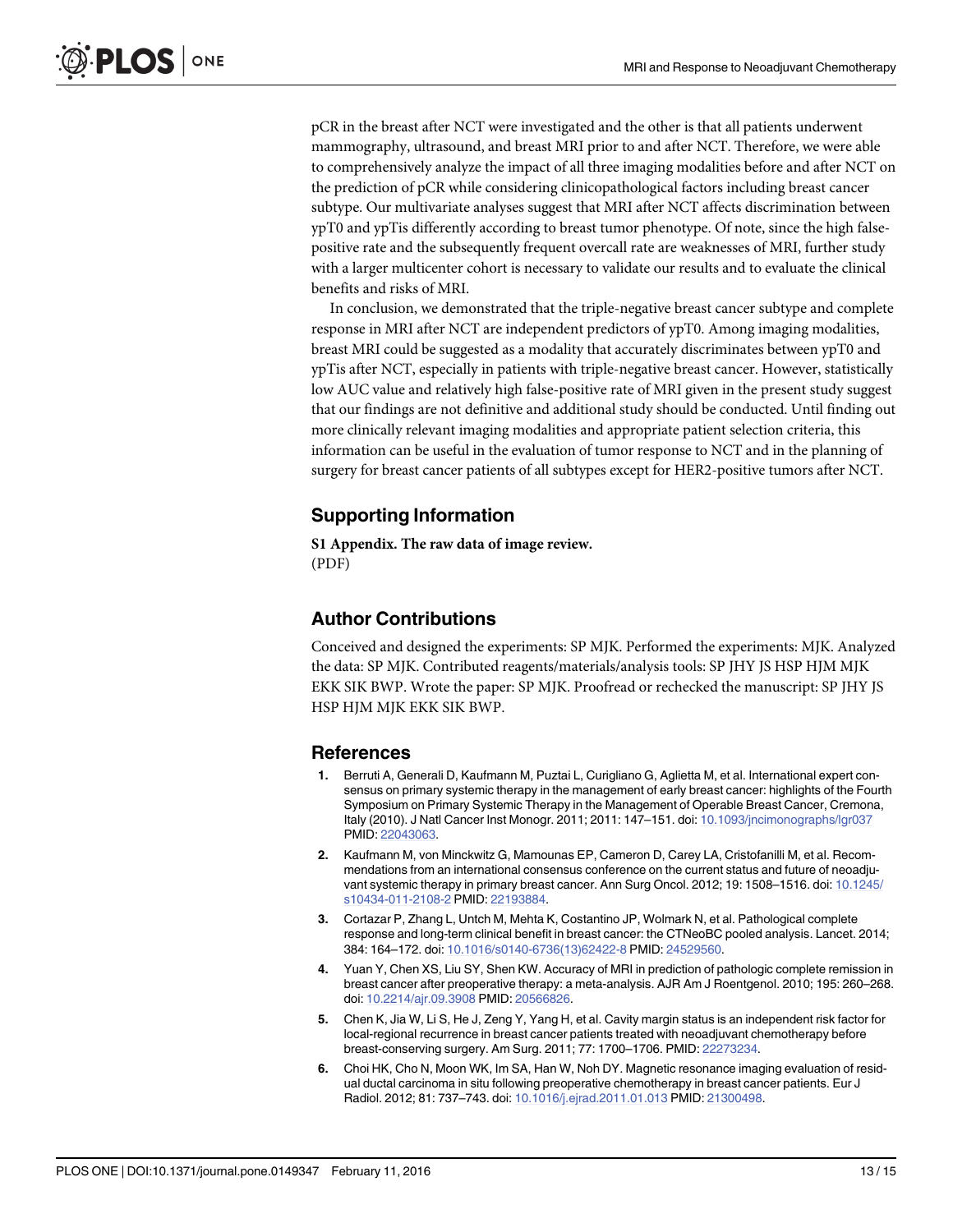- <span id="page-13-0"></span>[7.](#page-1-0) Moon HG, Han W, Ahn SK, Cho N, Moon WK, Im SA, et al. Breast cancer molecular phenotype and the use of HER2-targeted agents influence the accuracy of breast MRI after neoadjuvant chemotherapy. Ann Surg. 2013; 257: 133–137. doi: [10.1097/SLA.0b013e3182686bd9](http://dx.doi.org/10.1097/SLA.0b013e3182686bd9) PMID: [22968080](http://www.ncbi.nlm.nih.gov/pubmed/22968080).
- [8.](#page-1-0) Kim MJ, Kim EK, Park S, Moon HJ, Kim SI, Park BW. Evaluation with 3.0-T MR imaging: predicting the pathological response of triple-negative breast cancer treated with anthracycline and taxane neoadjuvant chemotherapy. Acta Radiol. 2015; 56: 1069–77. doi: [10.1177/0284185114548507](http://dx.doi.org/10.1177/0284185114548507) PMID: [25228161](http://www.ncbi.nlm.nih.gov/pubmed/25228161).
- [9.](#page-2-0) Hammond ME, Hayes DF, Dowsett M, Allred DC, Hagerty KL, Badve S, et al. American Society of Clinical Oncology/College Of American Pathologists guideline recommendations for immunohistochemical testing of estrogen and progesterone receptors in breast cancer. J Clin Oncol. 2010; 28: 2784–2795. doi: [10.1200/jco.2009.25.6529](http://dx.doi.org/10.1200/jco.2009.25.6529) PMID: [20404251](http://www.ncbi.nlm.nih.gov/pubmed/20404251); PubMed Central PMCID: PMCPmc2881855.
- [10.](#page-2-0) Wolff AC, Hammond ME, Hicks DG, Dowsett M, McShane LM, Allison KH, et al. Recommendations for human epidermal growth factor receptor 2 testing in breast cancer: American Society of Clinical Oncology/College of American Pathologists clinical practice guideline update. J Clin Oncol. 2013; 31: 3997– 4013. doi: [10.1200/jco.2013.50.9984](http://dx.doi.org/10.1200/jco.2013.50.9984) PMID: [24101045](http://www.ncbi.nlm.nih.gov/pubmed/24101045).
- [11.](#page-3-0) Mercado CL. BI-RADS update. Radiol Clin North Am. 2014; 52: 481–487. doi: [10.1016/j.rcl.2014.02.](http://dx.doi.org/10.1016/j.rcl.2014.02.008) [008](http://dx.doi.org/10.1016/j.rcl.2014.02.008) PMID: [24792650.](http://www.ncbi.nlm.nih.gov/pubmed/24792650)
- [12.](#page-7-0) von Minckwitz G, Untch M, Blohmer JU, Costa SD, Eidtmann H, Fasching PA, et al. Definition and impact of pathologic complete response on prognosis after neoadjuvant chemotherapy in various intrin-sic breast cancer subtypes. J Clin Oncol. 2012; 30: 1796-1804. doi: [10.1200/jco.2011.38.8595](http://dx.doi.org/10.1200/jco.2011.38.8595) PMID: [22508812](http://www.ncbi.nlm.nih.gov/pubmed/22508812).
- [13.](#page-7-0) Marchio C, Sapino A. The pathologic complete response open question in primary therapy. J Natl Cancer Inst Monogr. 2011; 2011: 86–90. doi: [10.1093/jncimonographs/lgr025](http://dx.doi.org/10.1093/jncimonographs/lgr025) PMID: [22043049.](http://www.ncbi.nlm.nih.gov/pubmed/22043049)
- [14.](#page-7-0) Gebreamlak EP, Tse GM, Niu Y. Progress in evaluation of pathologic response to neoadjuvant chemotherapy of breast cancer. Anticancer Agents Med Chem. 2013; 13: 222–226. PMID: [22934701](http://www.ncbi.nlm.nih.gov/pubmed/22934701).
- [15.](#page-7-0) Buchholz TA, Lehman CD, Harris JR, Pockaj BA, Khouri N, Hylton NF, et al. Statement of the science concerning locoregional treatments after preoperative chemotherapy for breast cancer: a National Cancer Institute conference. J Clin Oncol. 2008; 26: 791–797. doi: [10.1200/jco.2007.15.0326](http://dx.doi.org/10.1200/jco.2007.15.0326) PMID: [18258988](http://www.ncbi.nlm.nih.gov/pubmed/18258988).
- [16.](#page-7-0) Wang S, Zhang Y, Yang X, Fan L, Qi X, Chen Q, et al. Shrink pattern of breast cancer after neoadjuvant chemotherapy and its correlation with clinical pathological factors. World J Surg Oncol. 2013; 11: 166. doi: [10.1186/1477-7819-11-166](http://dx.doi.org/10.1186/1477-7819-11-166) PMID: [23883300;](http://www.ncbi.nlm.nih.gov/pubmed/23883300) PubMed Central PMCID: PMCPmc3728037.
- [17.](#page-9-0) Weiss A, Lee KC, Romero Y, Ward E, Kim Y, Ojeda-Fournier H, et al. Calcifications on mammogram do not correlate with tumor size after neoadjuvant chemotherapy. Ann Surg Oncol. 2014; 21: 3310–3316. doi: [10.1245/s10434-014-3914-0](http://dx.doi.org/10.1245/s10434-014-3914-0) PMID: [25056851.](http://www.ncbi.nlm.nih.gov/pubmed/25056851)
- [18.](#page-9-0) Li JJ, Chen C, Gu Y, Di G, Wu J, Liu G, et al. The role of mammographic calcification in the neoadjuvant therapy of breast cancer imaging evaluation. PLoS One. 2014; 9: e88853. doi: [10.1371/journal.pone.](http://dx.doi.org/10.1371/journal.pone.0088853) [0088853](http://dx.doi.org/10.1371/journal.pone.0088853) PMID: [24523942](http://www.ncbi.nlm.nih.gov/pubmed/24523942); PubMed Central PMCID: PMCPmc3921249.
- [19.](#page-9-0) Adrada BE, Huo L, Lane DL, Arribas EM, Resetkova E, Yang W. Histopathologic correlation of residual mammographic microcalcifications after neoadjuvant chemotherapy for locally advanced breast cancer. Ann Surg Oncol. 2015; 22: 1111–1117. doi: [10.1245/s10434-014-4113-8](http://dx.doi.org/10.1245/s10434-014-4113-8) PMID: [25287438](http://www.ncbi.nlm.nih.gov/pubmed/25287438).
- [20.](#page-9-0) von Minckwitz G, Darb-Esfahani S, Loibl S, Huober J, Tesch H, Solbach C, et al. Responsiveness of adjacent ductal carcinoma in situ and changes in HER2 status after neoadjuvant chemotherapy/trastuzumab treatment in early breast cancer-results from the GeparQuattro study (GBG 40). Breast Cancer Res Treat. 2012; 132: 863–870. doi: [10.1007/s10549-011-1621-0](http://dx.doi.org/10.1007/s10549-011-1621-0) PMID: [21667238](http://www.ncbi.nlm.nih.gov/pubmed/21667238).
- [21.](#page-9-0) Gradishar WJ, Anderson BO, Blair SL, Burstein HJ, Cyr A, Elias AD, et al. Breast cancer version 3.2014. J Natl Compr Canc Netw. 2014; 12: 542–590. PMID: [24717572](http://www.ncbi.nlm.nih.gov/pubmed/24717572).
- [22.](#page-9-0) Lee MC, Gonzalez SJ, Lin H, Zhao X, Kiluk JV, Laronga C, et al. Prospective trial of breast MRI versus 2D and 3D ultrasound for evaluation of response to neoadjuvant chemotherapy. Ann Surg Oncol. 2015; 22: 2888–2894. doi: [10.1245/s10434-014-4357-3](http://dx.doi.org/10.1245/s10434-014-4357-3) PMID: [25589151](http://www.ncbi.nlm.nih.gov/pubmed/25589151).
- [23.](#page-9-0) Marinovich ML, Houssami N, Macaskill P, von Minckwitz G, Blohmer JU, Irwig L. Accuracy of ultrasound for predicting pathologic response during neoadjuvant therapy for breast cancer. Int J Cancer. 2015; 136: 2730–2737. doi: [10.1002/ijc.29323](http://dx.doi.org/10.1002/ijc.29323) PMID: [25387885.](http://www.ncbi.nlm.nih.gov/pubmed/25387885)
- [24.](#page-10-0) Hooley RJ, Scoutt LM, Philpotts LE. Breast ultrasonography: state of the art. Radiology. 2013; 268: 642–659. doi: [10.1148/radiol.13121606](http://dx.doi.org/10.1148/radiol.13121606) PMID: [23970509](http://www.ncbi.nlm.nih.gov/pubmed/23970509).
- [25.](#page-11-0) De Los Santos JF, Cantor A, Amos KD, Forero A, Golshan M, Horton JK, et al. Magnetic resonance imaging as a predictor of pathologic response in patients treated with neoadjuvant systemic treatment for operable breast cancer. Translational Breast Cancer Research Consortium trial 017. Cancer. 2013; 119: 1776–1783. doi: [10.1002/cncr.27995](http://dx.doi.org/10.1002/cncr.27995) PMID: [23436342;](http://www.ncbi.nlm.nih.gov/pubmed/23436342) PubMed Central PMCID: PMCPmc3939707.